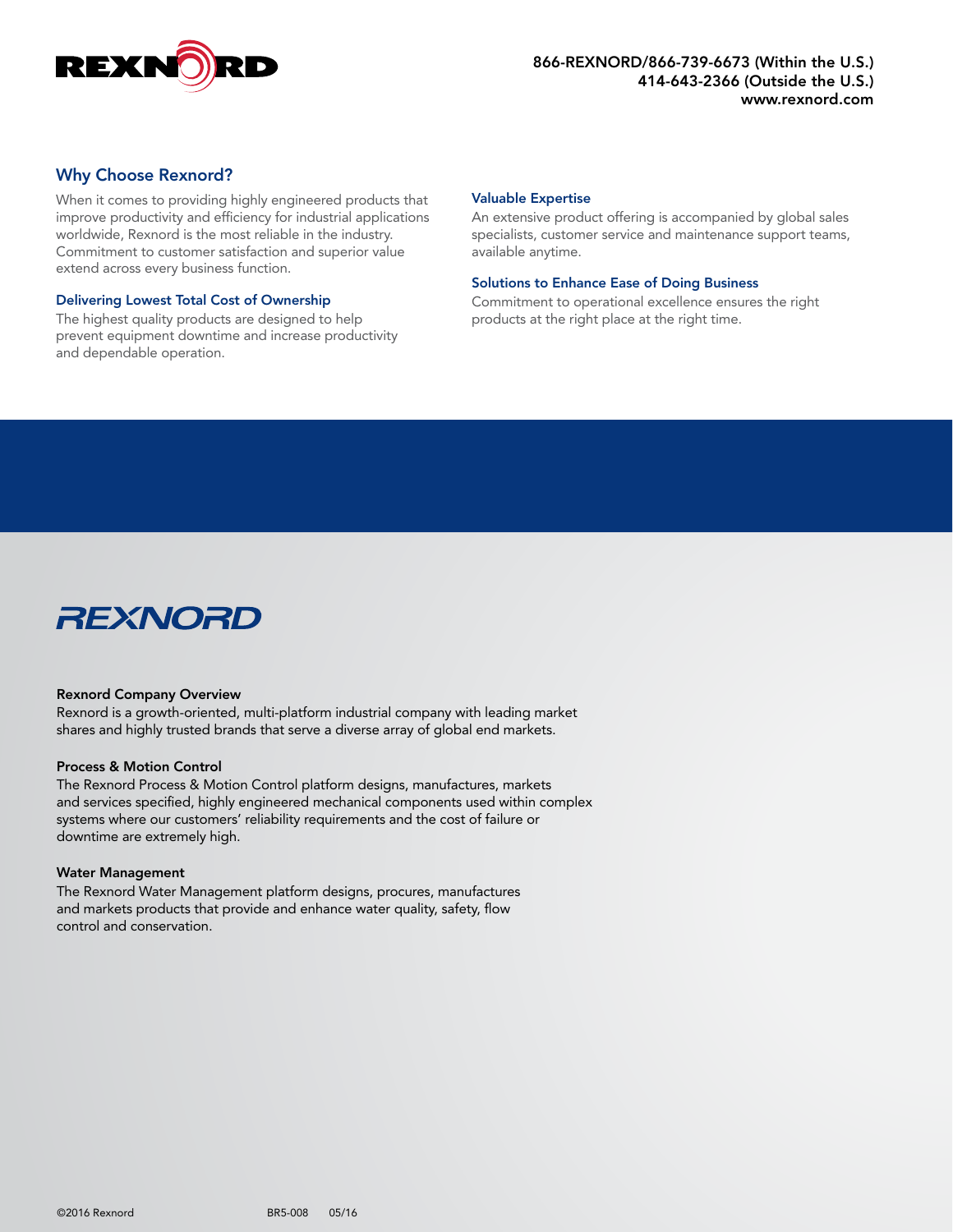

# Centrik-Lok CL Series Normal-Duty Bearing Frequently Asked Questions

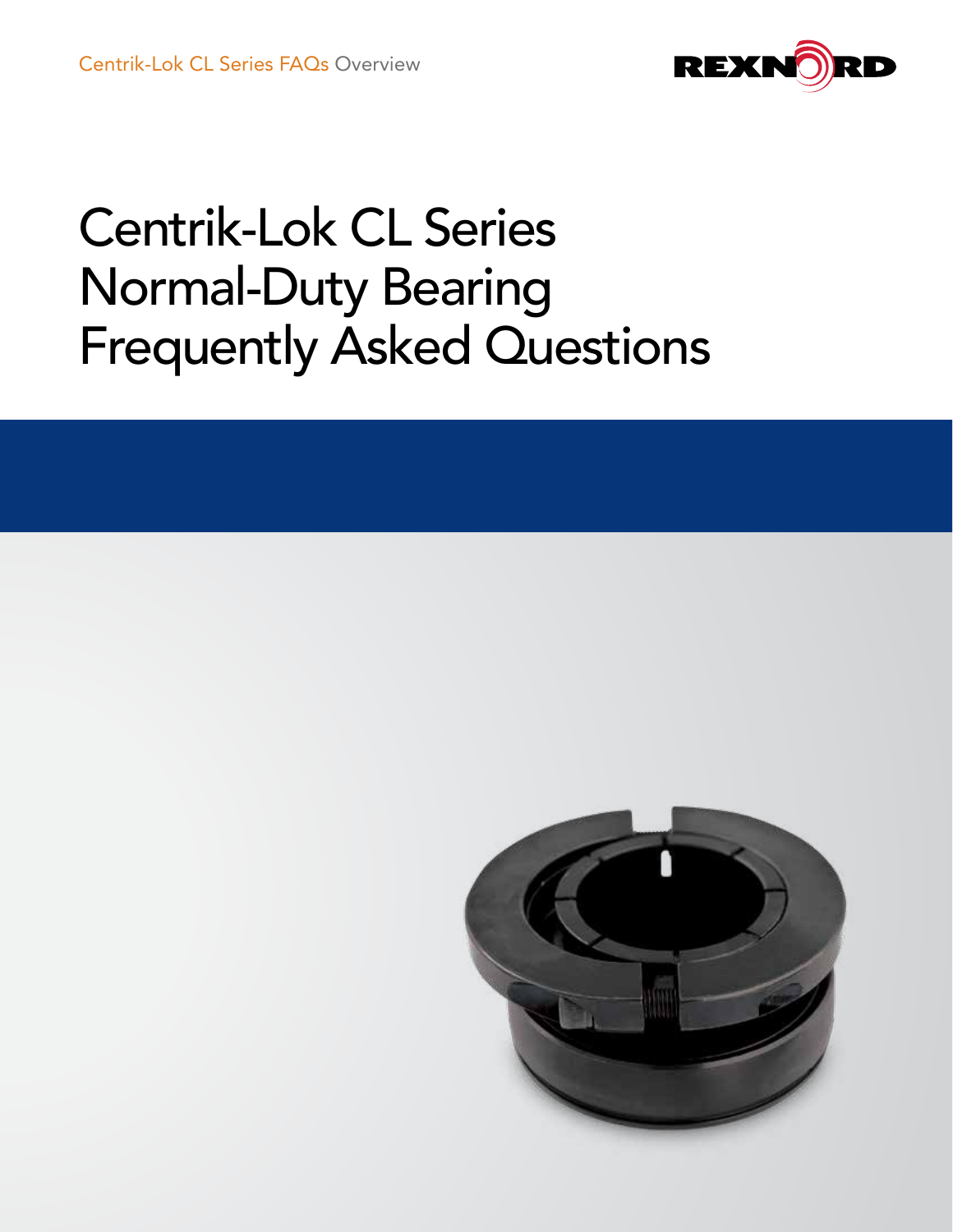

## Centrik-Lok CL Series Normal-Duty Bearing Frequently Asked Questions

To help you understand the features, benefits and applications of the Centrik-Lok® CL Series Normal-Duty Bearing product offering, read our frequently asked questions (FAQs) and their answers below. Don't see your questions? Contact your Rexnord Account Executive or call the Rexnord Bearing Technical Support team at 317-273-5781.



| <b>Questions</b>                                                                                                                    | <b>Answers</b>                                                                                                                                                         |  |  |
|-------------------------------------------------------------------------------------------------------------------------------------|------------------------------------------------------------------------------------------------------------------------------------------------------------------------|--|--|
| What is unique to the Link-Belt CL Series bearing?                                                                                  | The bearing inner ring has 8 gripping tabs, verses 4 tabs, that<br>are pressed against the shaft by the unique split collar design to<br>create maximum holding power. |  |  |
| Is the Link-Belt CL Series a direct interchange to<br>standard-duty ball bearing units?                                             | Yes. The Link-Belt CL Series is a direct interchange with the<br>MB 45 bearings (Centrik-Lok), for specific bore sizes.                                                |  |  |
| How do you know when the bearing is mounted correctly?                                                                              | Tighten down the two-piece collar to the specified torque noted<br>on the back of this document. These specifications are also<br>found in the service instructions.   |  |  |
| How do you remove the Link-Belt CL Series?                                                                                          | Simply loosen the socket head cap screws and separate the<br>two-piece collar.                                                                                         |  |  |
| Are the Link-Belt CL Series bearings available in fixed and<br>expansion options?                                                   | Fixed units only.                                                                                                                                                      |  |  |
| Does the Link-Belt CL Series have the same speed and load<br>ratings of the standard Link-Belt standard- duty set screw<br>bearing? | Yes - the speed ratings are the same as the set screw bearing.<br>No - the load ratings are actually higher than the set screw<br>bearing by approximately 8%.         |  |  |
| Can the Link-Belt CL Series accommodate "commercial grade"<br>shafting?                                                             | Yes, for bore sizes $1/2'' - 2''$ – Nominal to -0.003"<br>Yes, for bore sizes $21/8" - 4"$ – Nominal to -0.004"                                                        |  |  |
| What bore sizes are available?                                                                                                      | April 2011 - bore sizes 1", 1 3/16", 1 7/16", 1 15/16" and 2 7/16".<br>September 2011 - 14 additional bore sizes will be available.                                    |  |  |
| Is the new Link-Belt CL series available in medium-duty style?                                                                      | No. Currently it is only available in the standard-duty style with<br>an extended inner ring.                                                                          |  |  |